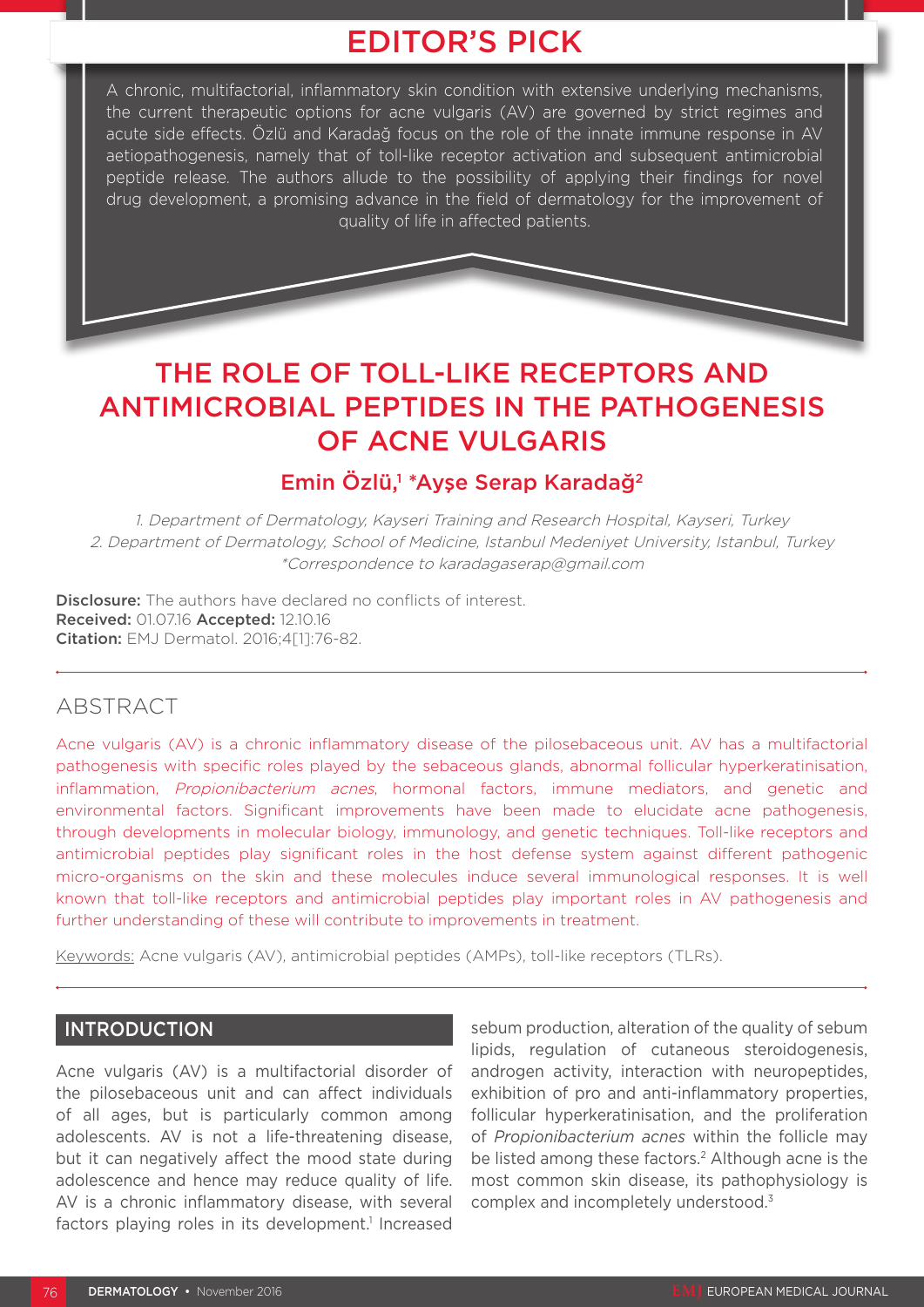The increased sebum production is a major simultaneous event associated with the development of acne. Lipids produced by sebaceous glands have a variety of effects on signal transduction and are involved in biological pathways of acne. Moreover, fatty acids act as ligands of nuclear receptors. Sebaceous gland lipids have pro and anti-inflammatory properties. Furthermore, some hormones, such as androgens, control the sebaceous gland size and sebum secretion.2

Molecular components called pathogen-associated molecular patterns (PAMPs) that exist as part of micro-organisms are known to have a significant role in the protection of immunity. The cells of the immune system recognise the PAMP receptors through pattern recognition receptors (PRRs); tolllike receptors (TLRs) are a member of the PRR class and each TLR recognises a different PAMP region.4 Activation of TLRs stimulates the production of antimicrobial effector molecules while inducing the signalling pathways that provide an increased adaptive response by facilitating the display of the costimulatory molecules and the release of cytokines at the same time. Moreover, TLRs activate the host's defence mechanisms that defend against foreign organisms.5 Multiple cell types within the skin express TLRs. Keratinocytes and sebocytes of the epidermis were shown to contain functional TLRs.<sup>4</sup> AV lesions have been associated with increased TLR2 and TLR4 expression. Moreover, *P. acnes* induces the release of pro-inflammatory cytokines from the monocytes through the activation of TLR2.5

By activating antimicrobial pathways, TLR activation results in the release of antimicrobial peptides (AMPs).6 AMPs consist of 10–50 amino acid residues and are positively-charged amphipathic molecules that are considered the natural antibiotics of the immune system. AMPs have several subtypes and various human epithelial tissues, including the epidermis, release them. AMPs produced in the skin to ensure elimination of micro-organisms protect the epithelium from microbial infections and colonisation. *P. acnes* colonisation, which increases in AV, is known to cause accumulation of inflammatory cells in the infected region, by increasing the release of chemokines from keratinocytes and mononuclear cells, as well as the secretion of human β-defensin (hBD)1 and hBD2.7 Cathelicidins are known to affect the functions of TLRs. *P. acnes* causes induction of cathelicidin expression in the sebocytes.<sup>8</sup> The acne pathophysiology and the roles of TLRs and AMPs in acne pathogenesis are summarised in Figure 1. The present review focusses on the role and importance of TLRs and AMPs in AV aetiopathogenesis.

#### ACNE VULGARIS AND TOLL-LIKE RECEPTORS

The human epidermis represents the first defence barrier of the host. The host response against pathogens is characterised by two types of immunity: innate and adaptive. In addition to playing a role in recognition and elimination of the pathogens, innate immunity also contributes to the development of adaptive immunity.



Figure 1: Acne pathophysiology and the roles of toll-like receptors and antimicrobial peptides in acne. IL: interleukin; NF: nuclear factor; *P. acnes*: *Propionibacterium acnes*; PMNs: polymorphonuclear leukocytes; TLR: toll-like receptor.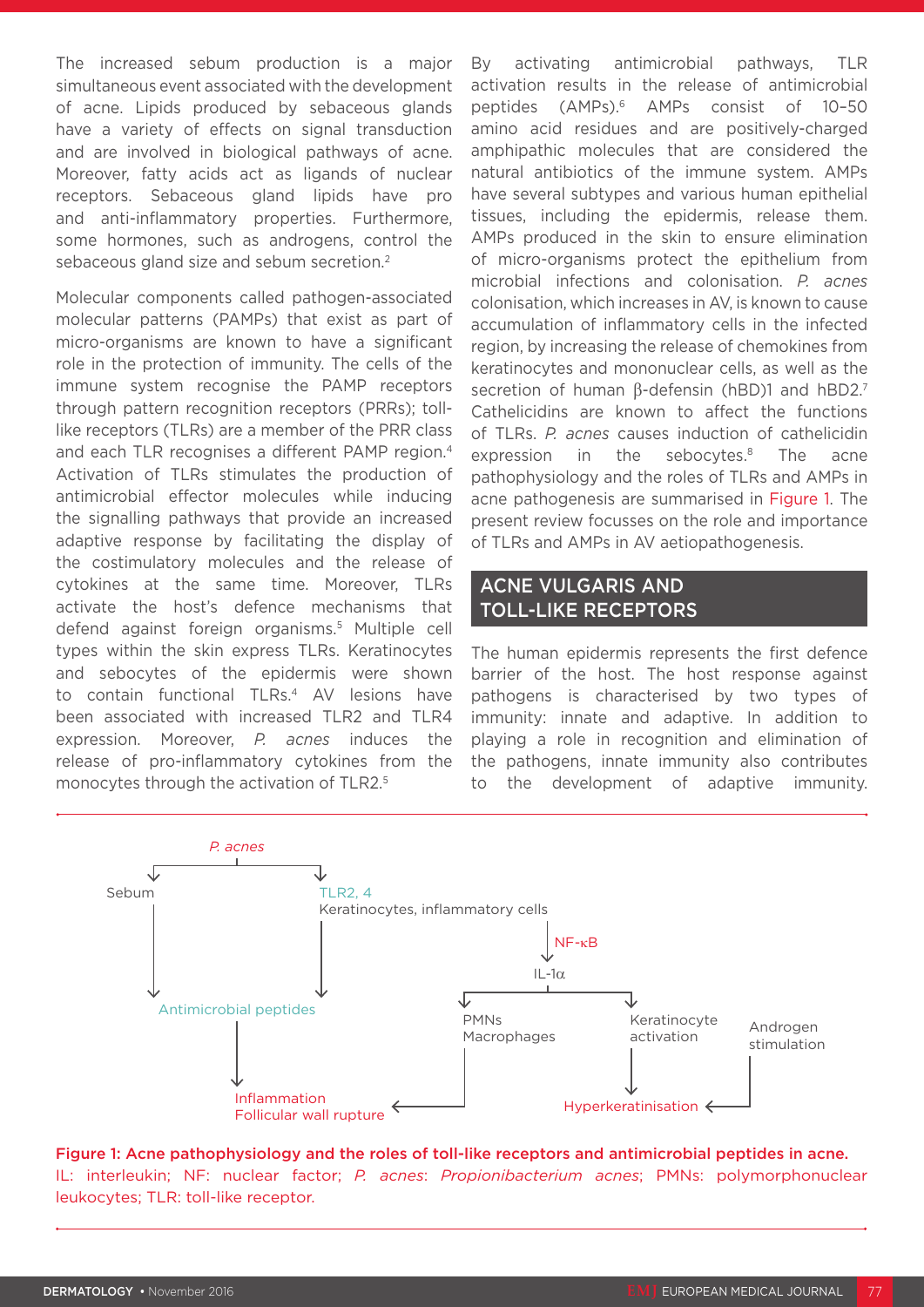It achieves these functions mainly through PRRs.<sup>9</sup> The mechanisms involved in the recognition of the pathogenic agents by the host's immune cells and generation of agent-specific immune responses have been investigated in more detail in recent years.<sup>10</sup> The receptors that exist on immune cells and are responsible for recognising the pathogens were first discovered in 1996 in *Drosophila melanogaster* flies and they were then called 'tolls'. Currently these molecules, which are interleukin (IL)-1-receptor-I homologues, are called TLRs.<sup>11</sup> TLRs are transmembrane proteins of the PRR protein family and act through their immunoadjuvant abilities and by activating cells that display antigens.9 TLRs ensure the generation of a pathogen-specific immune response and this capability is genetically determined.<sup>12</sup> The discovery of TLRs significantly contributed to the understanding of the mechanisms underlying the generation of cellular and hormonal immune responses in host/pathogen interactions.13

A TLR increases the levels of costimulatory proteins ensuring a more effective stimulation of T cells by dendritic cells.14 An innate immune response is primarily characterised by the functions of dendritic cells, monocytes, natural killer cells, lymphocytes, and epithelium cells; these cell types were all shown to express TLRs.<sup>12</sup> So far, 11 types of TLRs have been defined and other than TLR10, the ligands of all TLRs are known.<sup>11</sup> Multiple ligands have been identified for TLR2 and TLR4.<sup>15</sup> Among the TLRs expressed in human keratinocytes, TLR2 and TLR4 are particularly important. TLR4 acts as a signal receptor for the lipopolysaccharides in Gram-negative bacteria. TLR2 recognises molecules with different structures, such as lipoproteins, lipopeptides, peptidoglycan, lipoteichoic acid, lipoarabinomannan, glycolipids, and zymosan.6 Additionally, TLR expression by cells is a dynamic process and certain ligands were shown to result in the activation of different TLR subtypes in different tissues.<sup>16</sup>

The studies investigating the roles of TLRs in AV are rather new. Kim et al.<sup>17</sup> suggested that the local inflammatory response in acne results from the effects of cytokines released from the TLR2+ monocytes stimulated by *P. acnes*. In that study, TLR2+ macrophages were identified in the acne lesions and around pilosebaceous units, and their numbers were shown to increase during the course of the disease.<sup>17</sup> Jugeau et al.<sup>6</sup> reported elevated TLR2 and TLR4 expression in the epidermal keratinocytes in superficial inflammatory acne.

In their study, TLR2 levels in the epidermal keratinocytes were higher than TLR4 levels. Similarly, TLR2 distribution was found to be associated with keratinocyte maturation.6

Keratinocytes activated by different *P. acnes* extracts show increased TLR2 and TLR4 expression *in vivo*. Expression of acne matrix metalloproteinase-16 (MMP16), IL-8, and hBD2 was also shown to be enhanced in the keratinocytes stimulated through TLR2 and TLR4.<sup>18</sup> TLR2 and TLR4 are associated with the inflammatory reaction and tissue destruction in acne. These findings suggest that in the presence of inflammatory acne, *P. acnes* stimulates the keratinocytes and/or macrophages with the mediation of TLR.15

Chemokine and cytokine synthesis in human monocytes is induced by *P. acnes*-mediated TLR2 activation. TLR2-mediated pro-inflammatory cytokine release was suggested to worsen the disease course by causing inflammation and tissue destruction. There are also some studies arguing that TLR2 alone is sufficient for the activation of monocytes by *P. acnes*. 19

In their study aiming to identify the role of *P. acnes* in inflammatory acne, Jugeau et al.6 demonstrated increased TLR2 and TLR4 expression in the epidermis of acne lesions *in vivo*. In addition, TLR2 and TLR4 expression *in vitro* was shown to be enhanced after the incubation of keratinocyte cultures by bacterial fractions and a higher amount of MMP9 was released from the keratinocytes *in vitro*. 6 In another study, Selway et al.20 investigated the role of TLR2 in acne pathogenesis and its contribution to comedogenesis by using immunohistochemistry and Western blotting methods in *ex vivo* sebaceous gland and primary keratinocyte cultures. They demonstrated TLR2 expression in basal keratinocytes, infundibular keratinocytes, and sebaceous glands, and found that TLR2 activation in human keratinocytes increased IL-1α release *in vitro*. The increase in TLR2 activation was also shown to stimulate hypercornification and comedogenesis in human sebaceous glands *ex vivo*. 20

Previous studies have demonstrated that certain medications used in acne treatment can alter TLR expression.<sup>21-26</sup> Liu et al.<sup>21</sup> detected that all-trans retinoic acid treatment can reduce the expression of TLR2 and its co-receptor CD14 but does not lead to a significant change in the expression of TLR1 or TLR4. In a study performed by Tenaud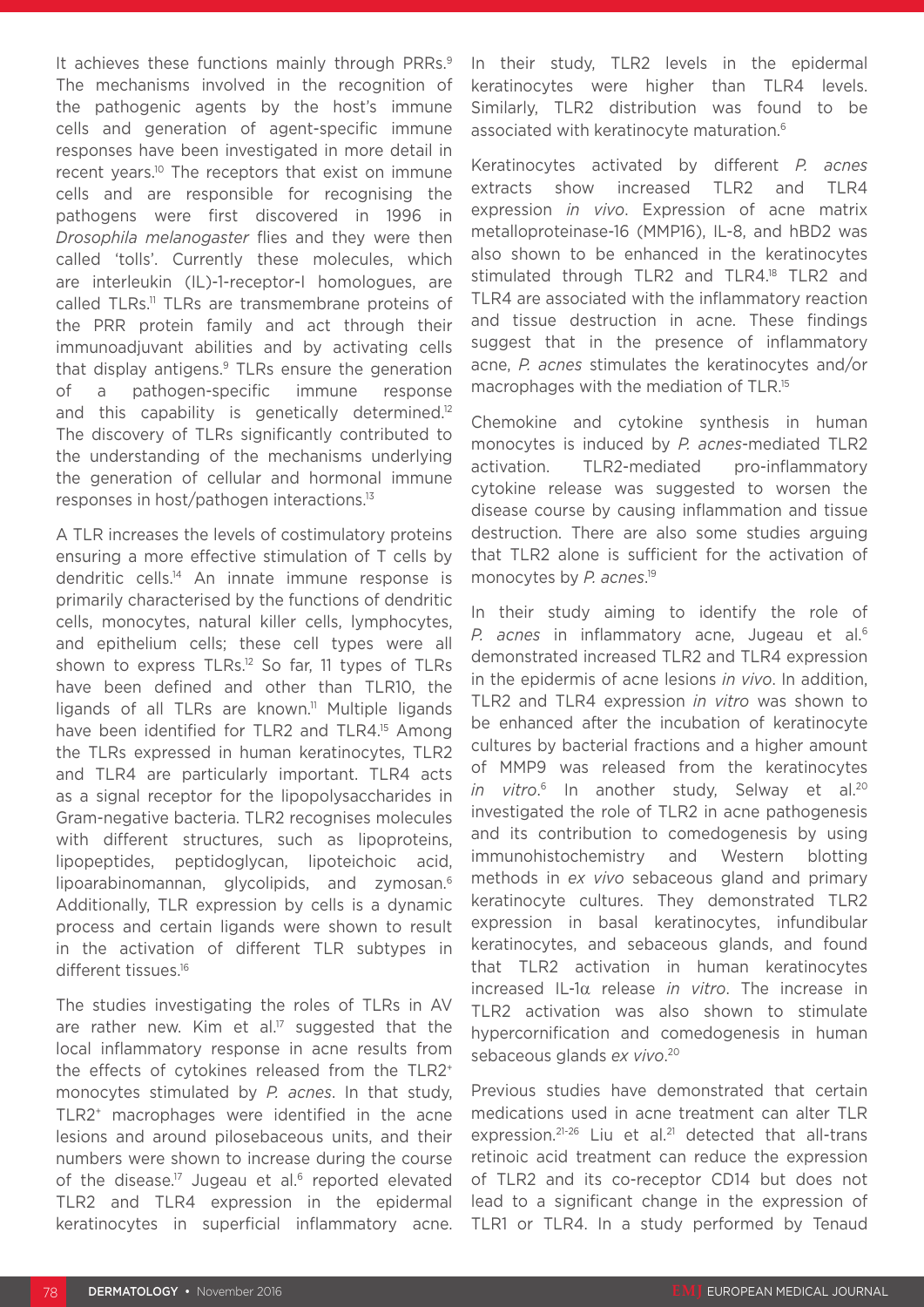et al.<sup>22</sup> in patients with acne, TLR2 expression in the keratinocytes was shown to be reduced after 24 hours of incubation with adapalene. Similarly, Jarrousse et al.<sup>23</sup> demonstrated that zinc salts exert anti-inflammatory effects on acne by reducing the levels of TLR2.<sup>23</sup> Dispenza et al.<sup>24</sup> showed that the monocytes of patients with acne expressed more TLR2 and less TLR4 compared to healthy controls. Isotretinoin treatment, on the other hand, reduced TLR2 expression in the monocytes *in vivo* but did not alter TLR4 expression.<sup>24</sup> Lee et al.<sup>25</sup> evaluated the effect of magnesium ascorbyl phosphate on MMP9, TLR4, and AMP expression in sebocyte cultures by using reverse transcription-polymerase chain reaction (RT-PCR) and enzyme-linked immunosorbent assay (ELISA) methods, and determined that magnesium ascorbyl phosphate treatment reduced MMP9, TLR4, and AMP expression. Jeong et al.<sup>26</sup> investigated the effects of topical aminolevulinic acid photodynamic therapy on the levels of TLR2 and TLR4 expression. In that study 5 out of 10 cases had enhanced TLR2 expression before photodynamic therapy, and it was reported that although TLR2 expression decreased after therapy in patients with enhanced TLR2 expression, no change was noted in patients with normal TLR2 immunoreactivity. Similarly, TLR4 expression was found to be elevated before therapy in 3 out of 10 patients and the levels of TLR4 expression decreased after therapy in these patients.26

Clinically, AV can present with different non-inflammatory and inflammatory lesions. In the biopsy samples obtained from AV lesions TLR2 expression was found to be extensive, particularly in the perifollicular region, and long-term disease was associated with an increased number of TLR2+ cells.27 Moreover, a positive correlation was found between the severity of AV lesions and concentration of TLR2-expressing cells.28

A limited number of studies have been performed to date to investigate how TLR expression varies between different types of AV lesions and the different regions of a lesion. Bakry et al.<sup>29</sup> examined 30 acne cases (involved and non-involved skin) and the normal skin biopsies of 30 healthy controls using immunohistochemical methods. In this study, there were significant differences between acne-involved skin and normal skin, and between acne-involved and non-involved skin, concerning TLR2 expression intensity in pilosebaceous units and dermal inflammatory infiltrates. TLR2 expression was shown to be more intense in the

pilosebaceous units and dermal infiltrates regions of inflammatory and severe acne lesions.<sup>29</sup> In a previous study, we evaluated the levels of TLR2 and TLR4 expression in comedonal, papular, pustular, and nodular lesions of AV according to different regions of the lesion including the epidermis, site of inflammation, dermis, and skin appendages. We found that TLR2 expression was elevated in the papular and comedonal lesions compared to the nodular lesions in the epidermis region, and in the papular lesions compared to pustular lesions in the inflammation and dermis sites. Moreover, TLR4 expression was lower in the comedonal lesions than papular lesions in the dermis.1 These findings suggest that the TLRs play important roles in the development of different clinical lesions of AV.

#### ACNE VULGARIS AND ANTIMICROBIAL PEPTIDES

The epidermis not only acts as a physical barrier against infectious agents, but it also quickly develops resistance mechanisms. This rapid response is regulated by certain low-molecular weight proteins called AMPs. AMPs are an important component of our innate immune system. AMPs are structures that both provide the baseline protection and also induce the development of the adaptive immune system. AMPs are recognised based on their cutaneous antimicrobial and immunomodulatory characteristics and inhibit bacterial, fungal, protozoal, and viral infections.30 These proteins are considered to perform their antimicrobial functions by binding to the surface of microbes and forming pores on their cell membranes.<sup>31</sup> The AMP family consists of α and β-defensins, cathelicidins, S100 proteins, ribonucleases, and others.<sup>30</sup> These small endogenous cationic proteins are found in the keratinocytes, eccrine glands, mast cells, phagocytes, and sebocytes. In resting skin cells, so far it has been identified that β-defensins (hBD1, hBD2, hBD3), cathelicidin (LL37), psoriasin, and ribonucleases are all synthesised by the keratinocytes, while dermcidin is a molecule of the human sweat. AMP release may be induced by bacteria, bacterial products, TLRs, or pro-inflammatory cytokines.<sup>31</sup> In addition to their antimicrobial effects, AMPs are also significantly involved in inflammatory cell migration and  $cy$ tokine release. $32$  Due to their cationic characteristics they frequently act by inducing a negative charge on bacterial membranes.30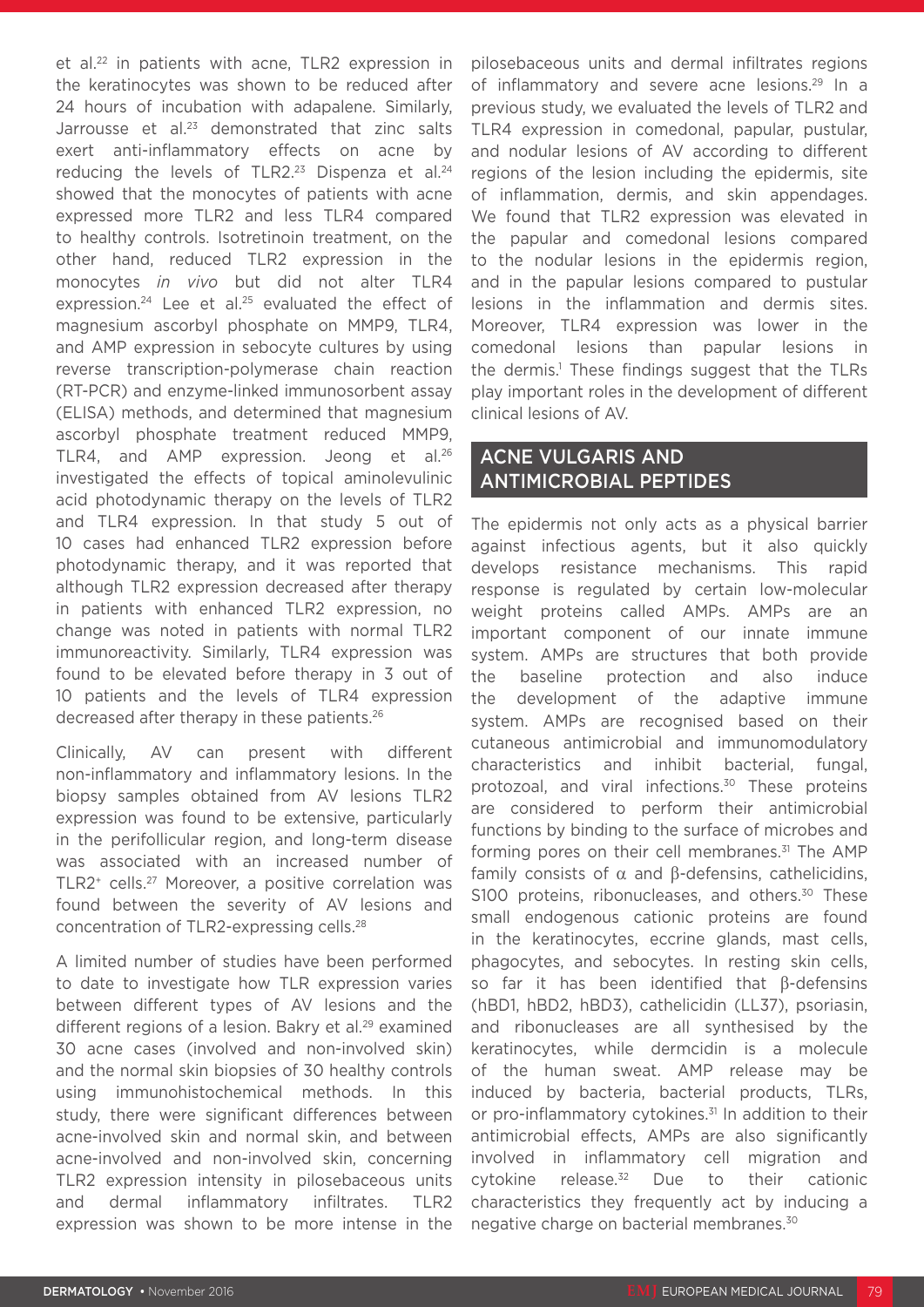Several studies performed in recent years have indicated that AMPs play significant roles in the pathogenesis of chronic inflammatory skin disorders.33 The regulation of the synthesis of innate and specific AMPs is known to be impaired in AV patients.<sup>34</sup> The roles of AMPs, particularly those including hBD and cathelicidin subgroups, have been extensively investigated in AV pathogenesis.34,35 Defensins are a small AMP family, and are expressed in all human epithelial tissues.<sup>7</sup> Three subtypes of β-defensins have been identified thus far, hBD1, hBD2, and hBD3, and they were shown to be expressed by several epithelial cells.<sup>36</sup> β-defensin release increases in response to microbial or pro-inflammatory stimuli.<sup>37</sup> Typical fatty acids found in sebum, such as palmitic acid and oleic acid, were shown to increase the antimicrobial activity of the sebocytes against *P. acnes* by enhancing hBD2 expression.<sup>38</sup>

Chronnell et al.<sup>34</sup> evaluated hBD1 and hBD2 expression patterns in the pilosebaceous units of healthy individuals and AV patients and reported a marked increase in hBD1 and hBD2 expression in AV patients, particularly in the all suprabasal layers of the epidermis, the distal outer root sheath of the hair follicle, and the pilosebaceous duct. That study indicated a marked elevation in hBD1 and hBD2 expression in the skin with lesions. Moreover, maximum levels of hBD2 expression were revealed in the pustular lesions. $34$  In another study, different *P. acnes* strains were treated by keratinocyte cultures and an increase was noted in hBD2 messenger RNA expression by certain *P. acnes* isolates, while some isolates were shown not to effect hBD2 expression. Moreover, *P. acnes*mediated hBD2 elevation was found to be inhibited by anti-TLR2 and anti-TLR4 antibodies. This finding suggests that the *P. acnes*-mediated AMP release by keratinocytes is dependent on TLR2 and TLR4.<sup>7</sup> In a study investigating the levels of hBD1 and hBD2 expression in healthy human hair follicles and papular, pustular, and comedonal AV lesions and perilesional skin using immunohistochemical methods, Philpott<sup>36</sup> detected strong hBD1 and hBD2 immunoreactivity in the whole suprabasal epidermis, hair follicles, and the pilosebaceous canal. In contrast, hBD1 and hBD2 expression was absent in the proximal follicle section progressing to apoptotic regression. In addition to marked hBD2 expression, partial hBD1 expression was also detected particularly in the lesional and perilesional epithelium of the pustular lesions.36

Medications used for AV treatment can also alter AMP expression. In the *ex vivo* lipopolysaccharideinduced inflammatory skin explant model, Poiraud et al.<sup>39</sup> demonstrated increased hBD2 and psoriasin expression after zinc gluconate therapy but did not find any change in hBD4 expression. Harder et al.40 evaluated the stimulation of *hBD1*, *hBD2*, *hBD3*, and *hBD4* gene expression in the keratinocytes and established that all-trans retinoic acid inhibited the pro-inflammatory cytokine-mediated expression of the *hBD2*, *hBD3*, and *hBD4* genes, but did not alter the expression of the *hBD1* gene. Borovaya et al.<sup>41</sup> evaluated the effects of isotretinoin treatment in AV on the levels of AMP expression using RT-PCR. They measured the levels of AMP expression before isotretinoin therapy, during therapy, and after 6 months of continuous therapy. Compared to the control group, expression of cathelicidin, hBD2, lactoferrin, lysozyme, psoriasin, koebnerisin, and ribonuclease-7 increased in pre-treatment patients with AV, while the expression of α-defensin-1 decreased. Moreover, the expression of cathelicidin, hBD2, lactoferrin, psoriasin, and koebnerisin decreased during isotretinoin therapy, and the expression of cathelicidin and koebnerisin reached normal levels after 6 months of therapy. On the other hand, increased lysozyme and ribonuclease-7 expression was not affected by isotretinoin therapy and the authors suggested that lysozyme and ribonuclease-7 have stronger antimicrobial than pro-inflammatory activity. The authors concluded that the expression levels of several AMPs can be altered in the presence of acne.<sup>41</sup>

Cathelicidins belong to the AMP family.8 Wang et al.<sup>35</sup> reported that the first AMP described in reptiles was cathelicidin, and an AMP called cathelicidin-BF exists in the venom of *Bungarus fasciatus* snakes. In that study, experimental administration of cathelicidin-BF in topical gel form on rat tissues provided strong antibacterial and anti-inflammatory efficacy against *P. acnes*. Thus, the researchers suggested that the cathelicidins may represent an alternative therapeutic option for AV.35

In a previous study we evaluated the levels of hBD1 and cathelicidin expression in different AV lesions such as comedonal, papular, pustular, and nodular lesions, according to different regions of the lesion including the epidermis, site of inflammation, dermis, and skin appendages. We observed that in the epidermis, hBD1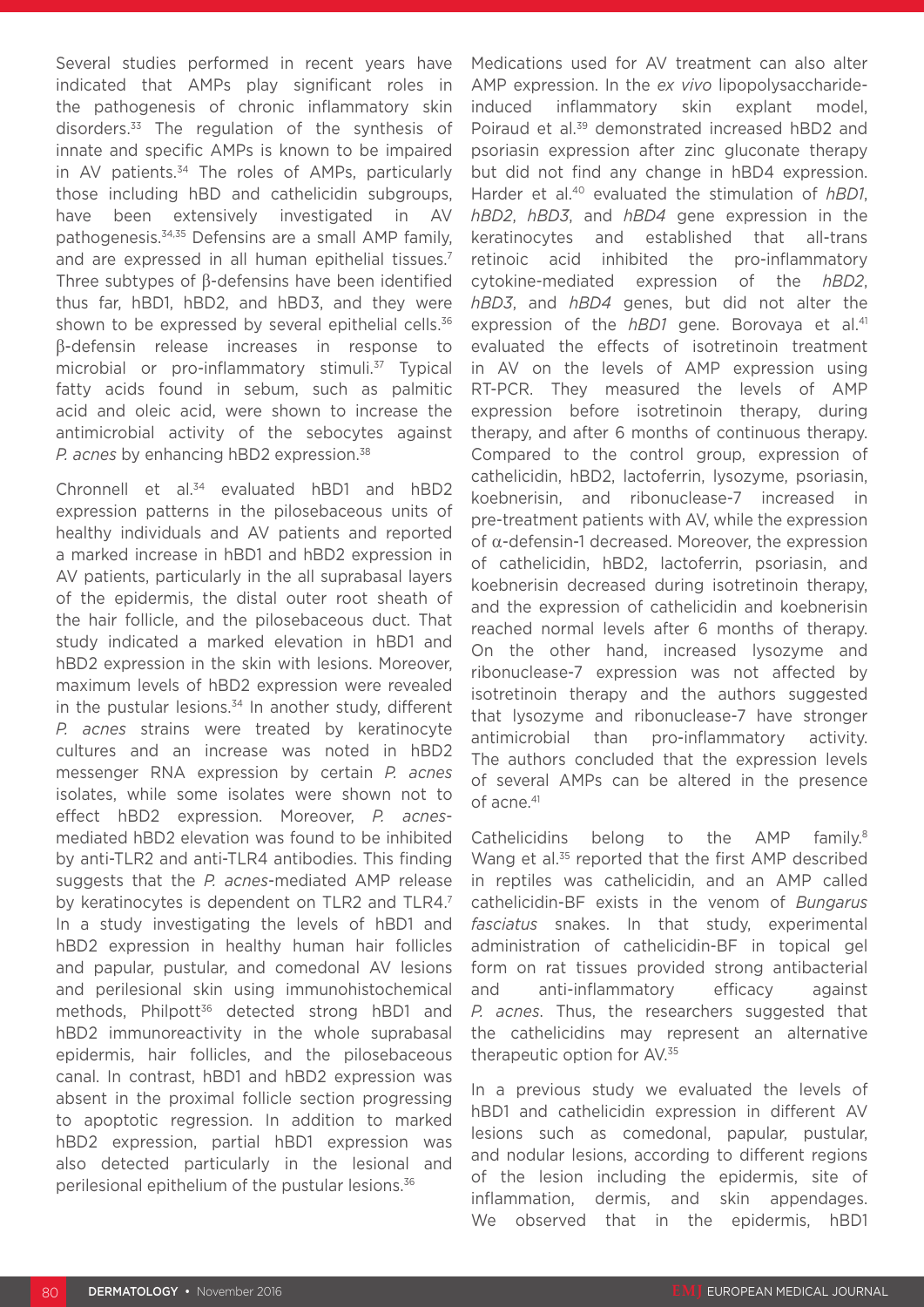expression was elevated in the comedonal lesions compared to the nodular lesions. On the other hand, cathelicidin expression was lower in the inflammation area in comedonal lesions.<sup>1</sup>

In addition to their antimicrobial effects, AMPs also show anti-inflammatory effects. McInturff et al.<sup>42</sup> demonstrated that granulysin-derived peptides, as well as showing antimicrobial effects, exert anti-inflammatory activity by inhibiting *P. acnes*induced cytokine release.

#### CONCLUSIONS

In conclusion, the discovery of TLRs and AMPs introduced a new perspective to the investigations of the innate immune system. However, there is still a lot to elucidate about the biology of TLRs and AMPs. TLRs and AMPs play crucial roles in AV pathogenesis and extensive studies on this matter will increase the understanding of AV pathogenesis. Different therapeutic options targeting the regulation of the release of TLRs and AMPs may provide successful outcomes in AV treatment.

#### REFERENCES

1. Ozlu E et al. Comparison of TLR-2, TLR-4, and antimicrobial peptide levels in different lesions of acne vulgaris. Cutan Ocul Toxicol. 2015:1-10. [Epub ahead of print].

2. Kurokawa I et al. New developments in our understanding of acne pathogenesis and treatment. Exp Dermatol. 2009; 18(10):821-32.

3. Suh DH, Kwon HH. What's new in the physiopathology of acne? Br J Dermatol. 2015;172(Suppl 1):13-9.

4. Miller LS. Toll-like receptors in skin. Adv Dermatol. 2008;24:71-87.

5. Aksoy B et al. Skin innate immune system. TURKDERM. 2013;47(1):2-11.

6. Jugeau S et al. Induction of toll-like receptors by Propionibacterium acnes. Br J Dermatol. 2005;153(6):1105-13.

7. Nagy I et al. Distinct strains of Propionibacterium acnes induce selective human beta-defensin-2 and interleukin-8 expression in human keratinocytes through toll-like receptors. J Invest Dermatol. 2005;124(5):931-8.

8. Bals R, Wilson JM. Cathelicidins--a family of multifunctional antimicrobial peptides. Cell Mol Life Sci. 2003;60(4): 711-20.

9. Kaisho T, Akira S. Toll-like receptor function and signaling. J Allergy Clin Immunol. 2006;117(5):979-87.

10. Karaca N, Ozturk G. Toll-Like Receptors in Dermatology: Review. Turkey Clinical J Dermatol. 2012;22(1):8-18.

11. Kawai T, Akira S. Signaling to NFkappaB by Toll-like receptors. Trends Mol Med. 2007;13(11):460-9.

12. McInturff JE et al. The role of tolllike receptors in the pathogenesis and treatment of dermatological disease. J Invest Dermatol. 2005;125(1):1-8.

13. Medzhitov R et al. A human homologue of the Drosophila Toll protein signals activation of adaptive immunity. Nature. 1997;388(6640):394-7.

14. Tosi MF. Innate immune responses to infection. J Allergy Clin Immunol. 2005; 116(2):241-9.

15. Andreakos E et al. Is targeting Toll-like receptors and their signaling pathway a useful therapeutic approach to modulating cytokine-driven inflammation? Immunol Rev. 2004;202:250-65.

16. Hopkins PA, Sriskandan S. Mammalian Tolllike receptors: to immunity and beyond. Clin Exp Immunol. 2005;140(3):395-407.

17. Kim J et al. Activation of toll-like receptor 2 in acne triggers inflammatory cytokine responses. J Immunol. 2002; 169(3):1535-41.

18. Hunger RE et al. Toll-like receptor 2 is highly expressed in lesions of acne inversa and colocalizes with C-type lectin receptor. Br J Dermatol. 2008;158(4): 691-7.

19. Kim J. Review of the innate immune response in acne vulgaris: activation of Toll-like receptor 2 in acne triggers inflammatory cytokine responses. Dermatology. 2005;211(3):193-8.

20. Selway JL et al. Toll-like receptor activation and comedogenesis: implications for the pathogenesis of acne. BMC Dermatol. 2013;13:10.

21. Liu PT et al. Cutting edge: all-trans retinoic acid down-regulates TLR2 expression and function. J Immunol. 2005; 174(5):2467-70.

22. Tenaud I et al. In vitro modulation of TLR-2, CD1d and IL-10 by adapalene on normal human skin and acne inflammatory lesions. Exp Dermatol. 2007;16(6):500-6.

23. Jarrousse V et al. Zinc salts inhibit in vitro Toll-like receptor 2 surface expression by keratinocytes. Eur J Dermatol. 2007;17(6):492-6.

24. Dispenza CM et al. Systemic isotretinoin therapy normalizes exaggerated TLR-2 mediated innate immun responses in acne patients. J İnvest Dermatol. 2012; 132(9):2198-205.

25. Lee WJ et al. Magnesium Ascorbyl Phosphate Regulates the Expression of Inflammatory Biomarkers in Cultured Sebocytes. Ann Dermatol. 2015;27(4): 376-82.

26. Jeong E et al. Topical ALA-Photodynamic Therapy for Acne can İnduce Apoptosis of Sebocytes and Down-regulate Their TLR-2 and TLR-4 Expression. Ann Dermatol. 2011;23(1): 23-32.

27. Chen K et al. Toll-like receptors in inflammation, infection and cancer. Int Immunopharmacol. 2007;7(10):1271-85.

28. Valins W. The Expression of Toll-like Receptors in Dermatological Diseases and the Therapeutic Effect of Current and Newer Topical Toll-like Receptor Modulators. J Clin Aesthet Dermatol. 2010;3(9):20-9.

29. Bakry OA et al. Toll-like receptor 2 and P. acnes: do they trigger initial acne vulgaris lesions? Anal Quant Cytopathol Histpathol. 2014;36(2):100-10.

30. Marcinkiewicz M, Majewski S. The role of antimicrobial peptides in chronic inflammatory skin diseases. Postepy Dermatol Alergol. 2016;33(1):6-12.

31. Aksoy B. Skin innate immune system. Turkderm. 2013;47(1):2-11.

32. Nakatsuji T, Gallo RL. Antimicrobial peptides: old molecules with new ideas. J Invest Dermatol. 2012;132(3 Pt 2):887-95.

33. Harder J et al. Enhanced expression and secretion of antimicrobial peptides in atopic dermatitis and after superficial skin injury. J Invest Dermatol. 2010;130(5): 1355-64.

34. Chronnell CM et al. Human beta defensin-1 and -2 expression in human pilosebaceous units: Upregulation in acne vulgaris lesions. J Invest Dermatol. 2001;117(5):1120-5.

35. Wang Y et al. Cathelicidin-BF, a snake cathelicidin-derived antimicrobial peptide, could be an excellent therapeutic for acne vulgaris. PLoS One. 2011;6(7):1-6.